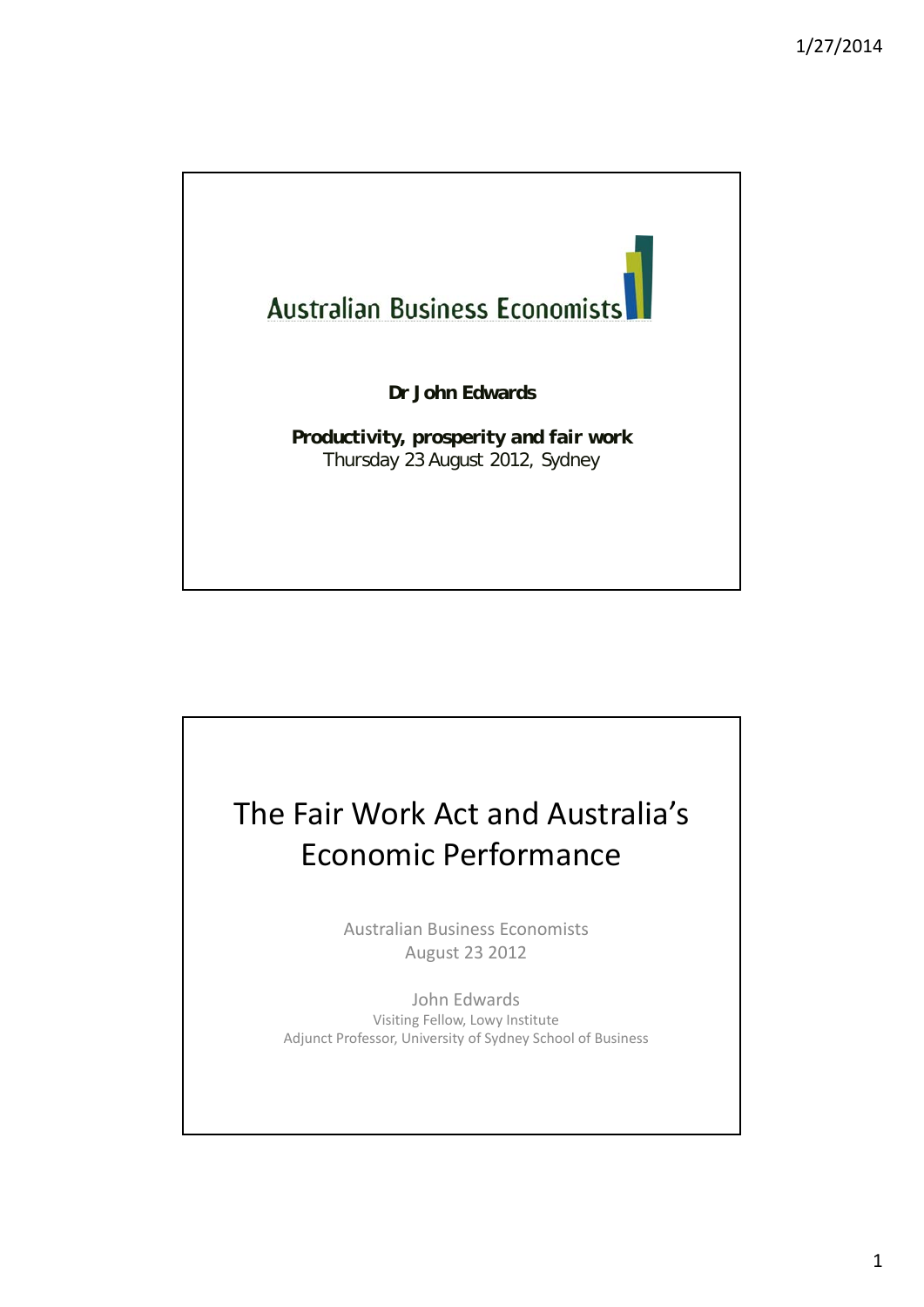#### Terms of Reference and Procedure

- The ToR required the review panel to examine whether the operation of the Act met its objectives, and whether it could be improved consistent with its objectives. The review was to be "evidence based".
- The objectives prominent include productivity and prosperity. The panel decided early that a consideration of economic impacts was essential.
- The Review was also "Post Implementation Review" as required by legislation. This obliged the panel to compare the FWA with the Work Choices framework, which the FWA replaced.
- The Review called for public submissions (over 250 received) and discussed their submissions with major stakeholders.

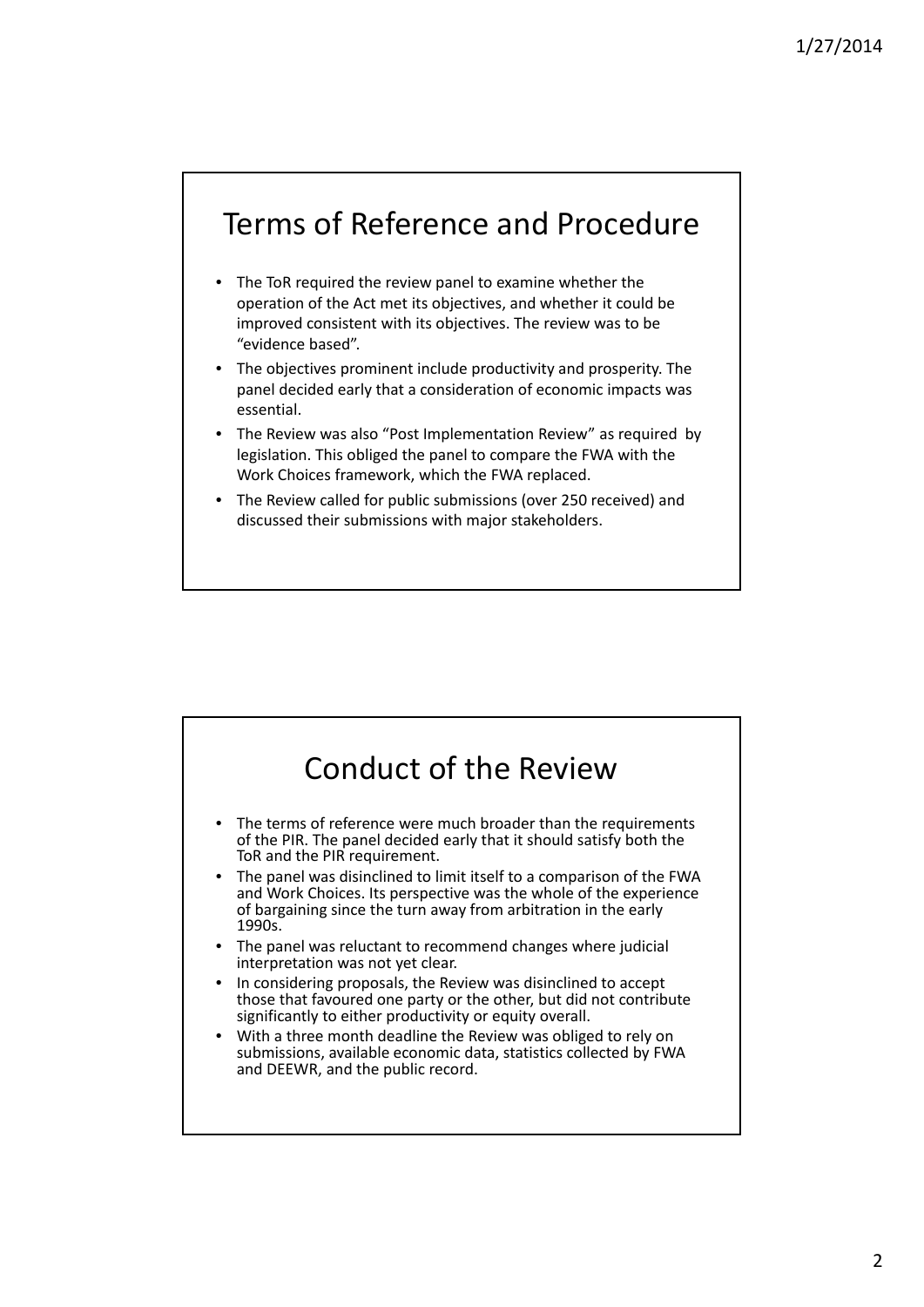#### Some pertinent facts

- The transition away from arbitration towards bargaining over a safety net of minimum wages and conditions began around 1993, and has been the theme of all four IR frameworks between then and now. (Work Choices emphasised individual over collective bargains.)
- Beginning with Work Choices and completed under the FWA the system has become national rather than federal, with over 90% of employees now covered by the FWA. It now relies on the corporations power of the constitution, rather than the conciliation and arbitration power.
	- As a result the number of awards and like instruments has been reduced from 3175 to 122
- In the private sector about 14% of employees are union members, and around 16% of private sector employees are covered by enterprise agreements.
- Most private sector employees are covered by individual over award agreements. About one employee in seven is paid at the award rate (and a very much smaller proportion paid at the lowest rate in the award system)
- Australian employees are overwhelmingly employed in the services sector (over 70%)
- Under all four frameworks casual and part time employment has continued to increase as a share of total employment, and female participation has increased.

| Table 6.5-FWA intervention in bargaining |               |                                             |  |  |  |
|------------------------------------------|---------------|---------------------------------------------|--|--|--|
| <b>Process</b>                           | <b>Number</b> | <b>Percentage of agreements</b><br>affected |  |  |  |
| Agreements approved                      | 18,315        |                                             |  |  |  |
| Majority support determinations<br>made  | 80            | 0.44%                                       |  |  |  |
| Bargaining orders made                   | 35            | 0.19%                                       |  |  |  |
| Scope orders made                        | 17            | 0.09%                                       |  |  |  |
| Low-paid authorisations made             | 1             | 0.01%                                       |  |  |  |
| Serious breach declarations made         | 0             | 0.00%                                       |  |  |  |
| <b>TOTAL</b>                             | 133           | 0.73%                                       |  |  |  |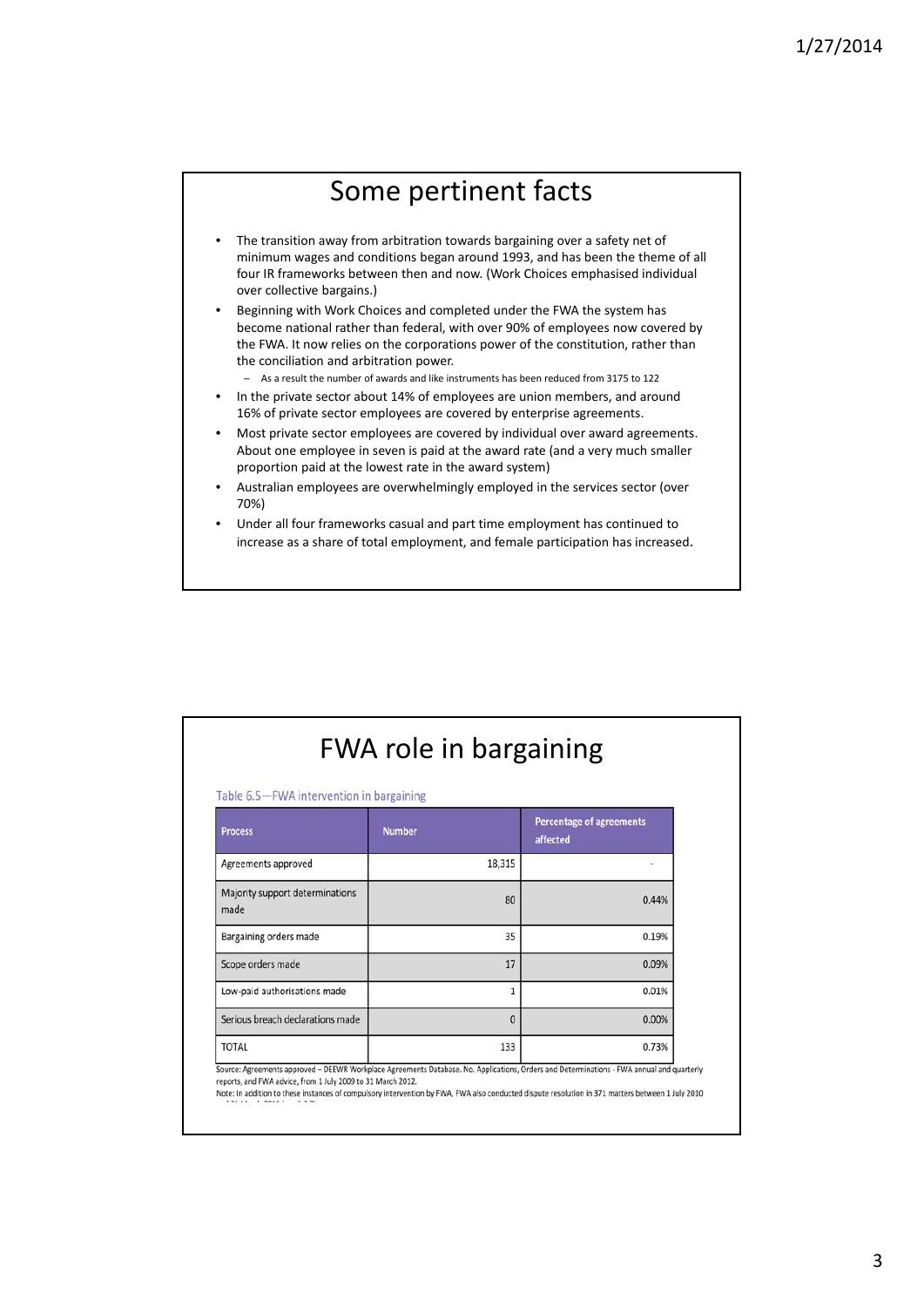# Impact of permitted content rules

Table 6.6-Comparison of contractor and union clauses in agreements

| Condition and years recorded                          | <b>Pre-Work Choices</b> |             | <b>FW Act</b> |             |
|-------------------------------------------------------|-------------------------|-------------|---------------|-------------|
|                                                       | Agts                    | <b>Emps</b> | Agts          | <b>Emps</b> |
| Restriction on contractors (1997-2006, 2009-11)**     | 23.10%                  | 11.50%      | 4.80%         | 8.60%       |
| Union fees deducted (1997-2006, 2009-11)              | 15.40%                  | 23.07%      | 10.85%        | 20.86%      |
| Union right of entry (1997-2006, 2009-11)             | 46.03%                  | 38.71%      | 9.99%         | 21.69%      |
| Delegates-leave for union training (1997-99, 2010-11) | 25.96%                  | 33.17%      | 34.72%        | 46.26%      |

Notes: Percentages are calculated based on lodgments/approvals for only the years in which the condition was recorded.

\*\* Coding framework definitions have changed over time. The 2006 definition differs from the 2011 definition.

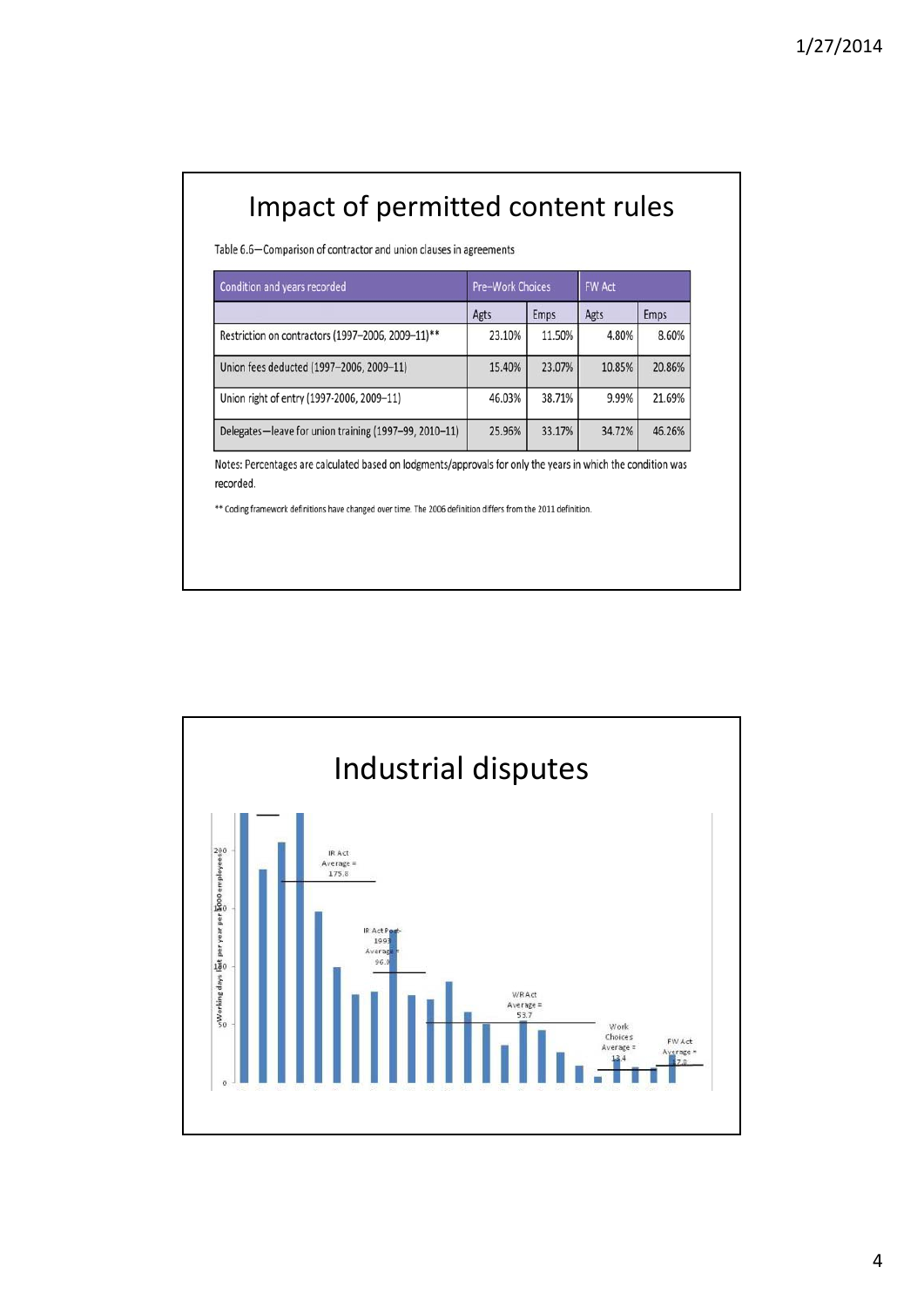

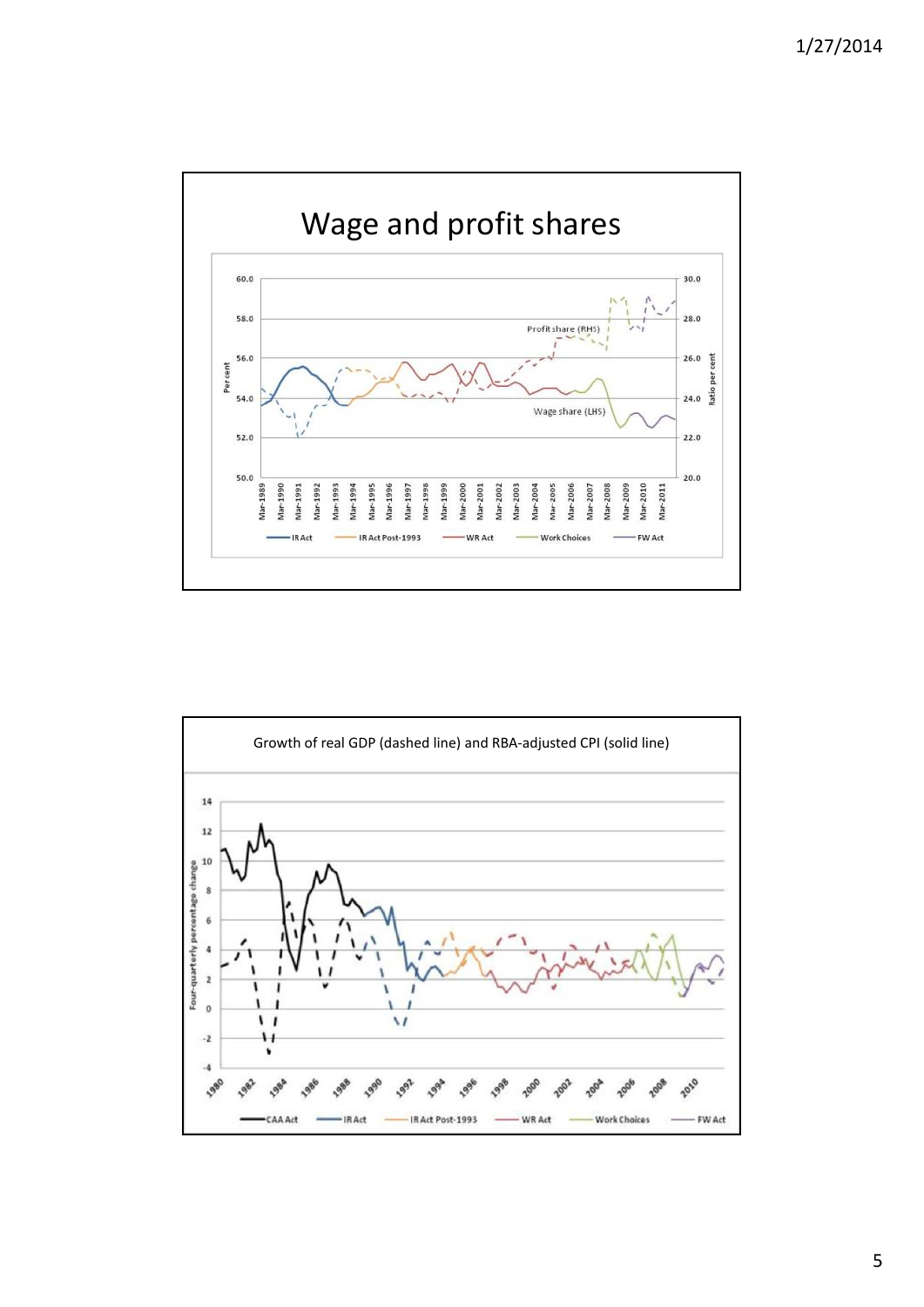



6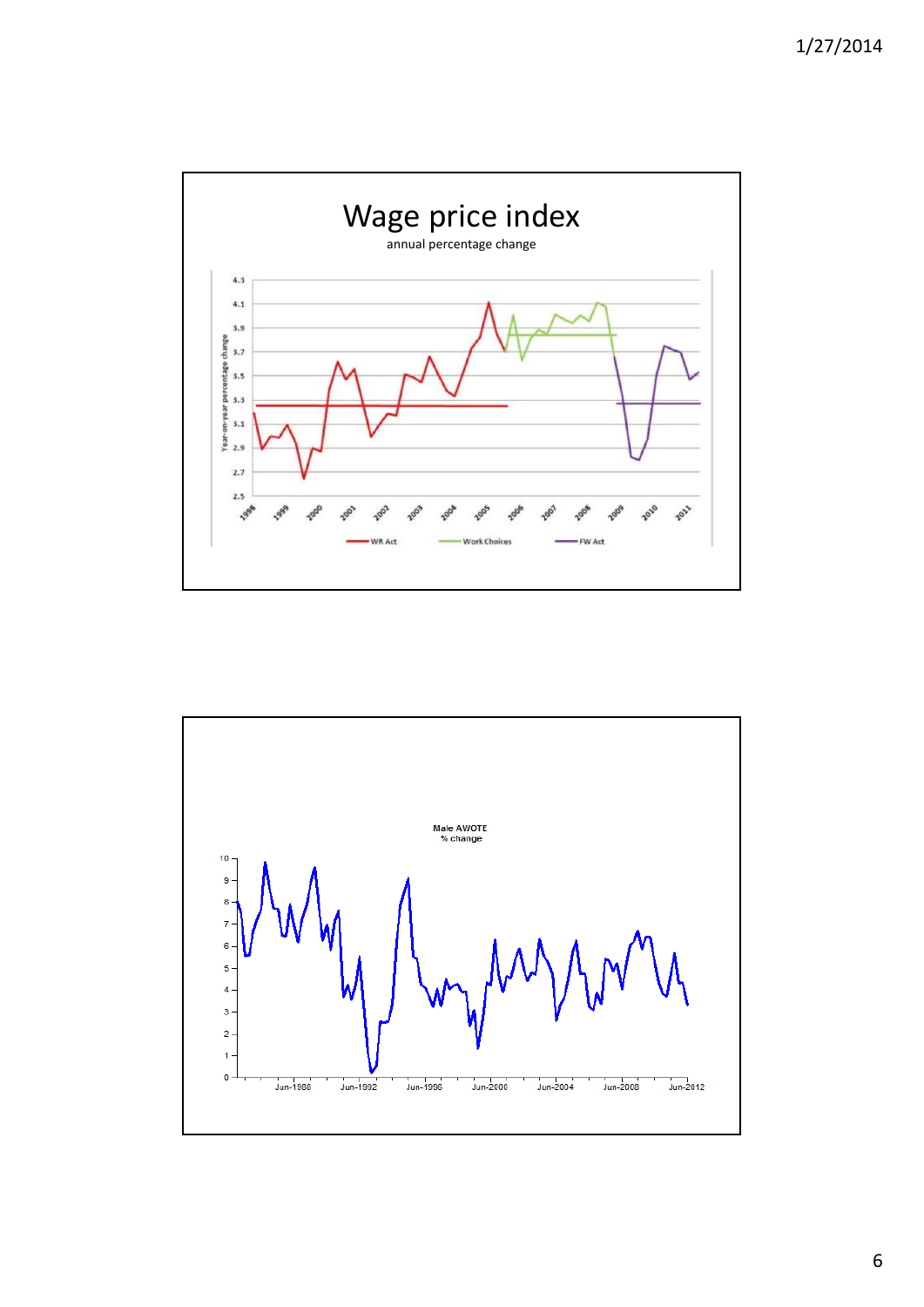

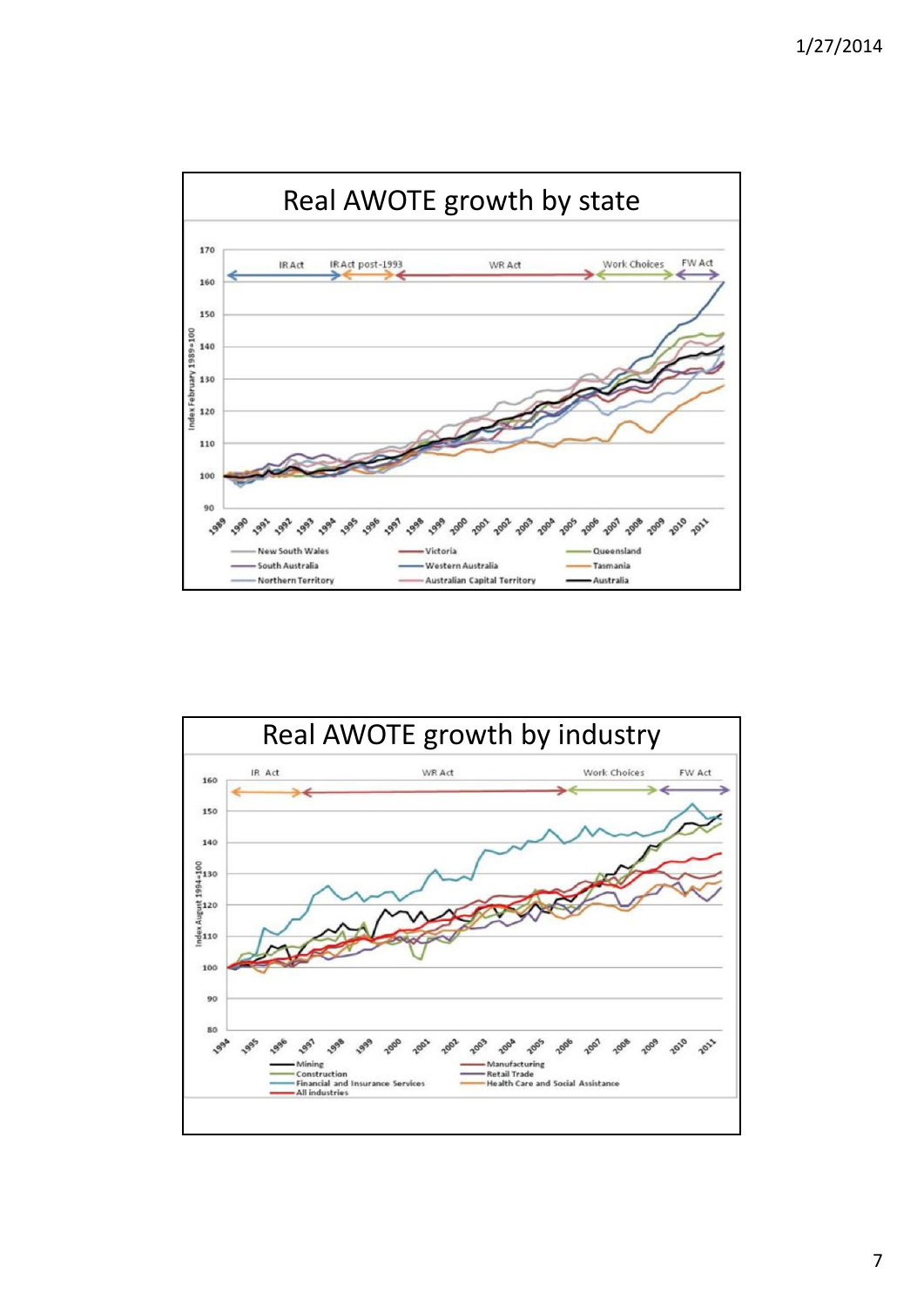1/27/2014





8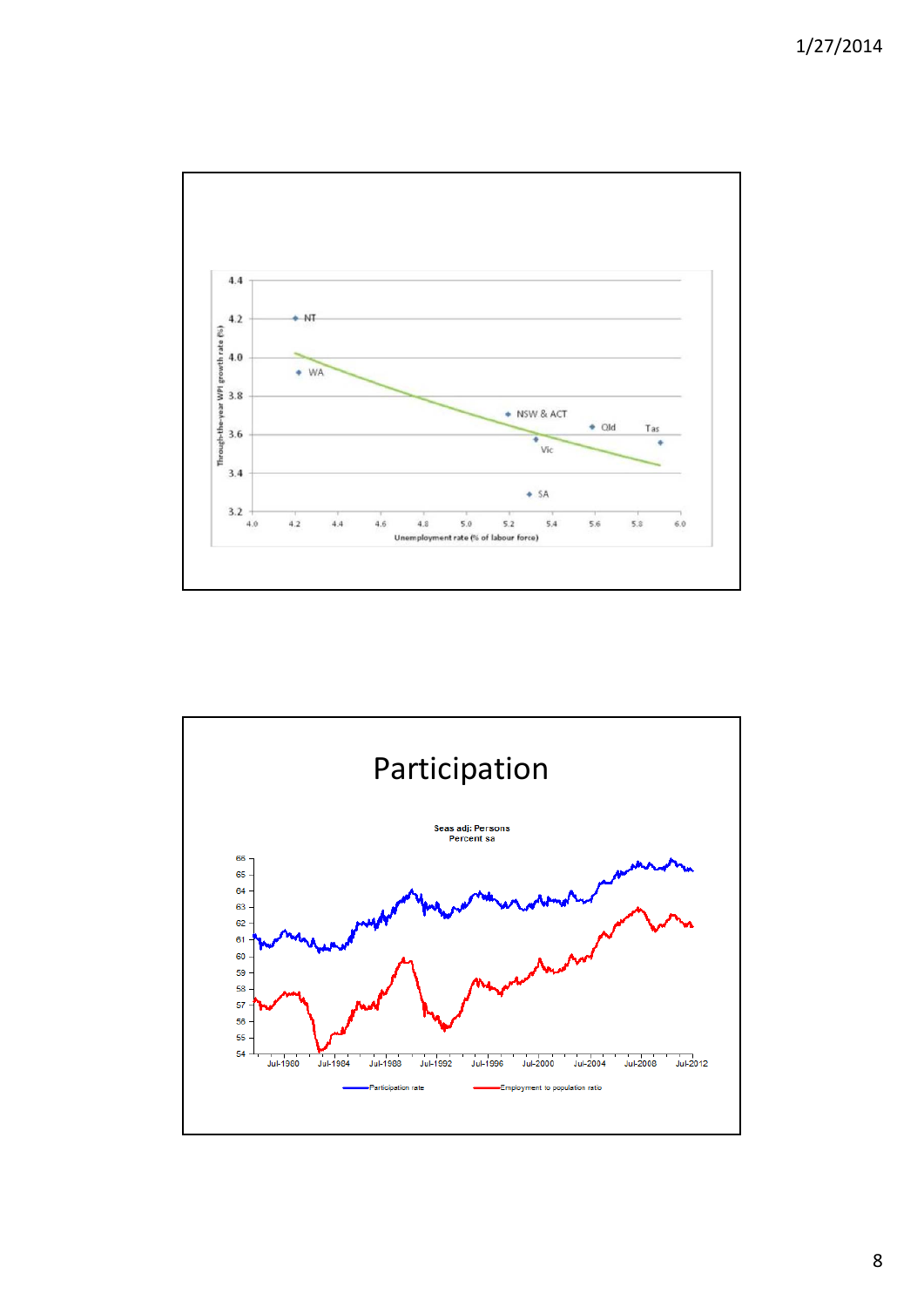1/27/2014



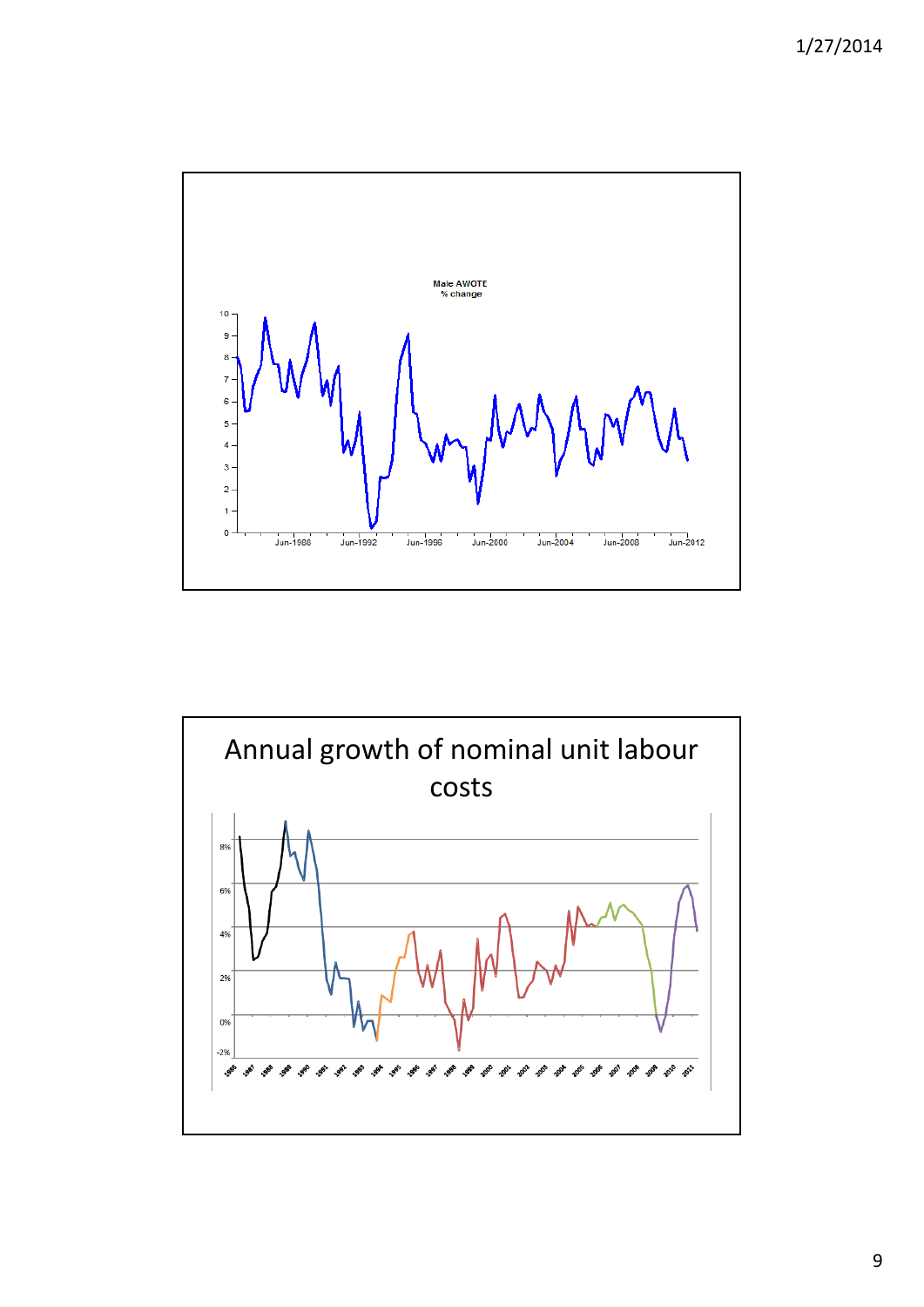

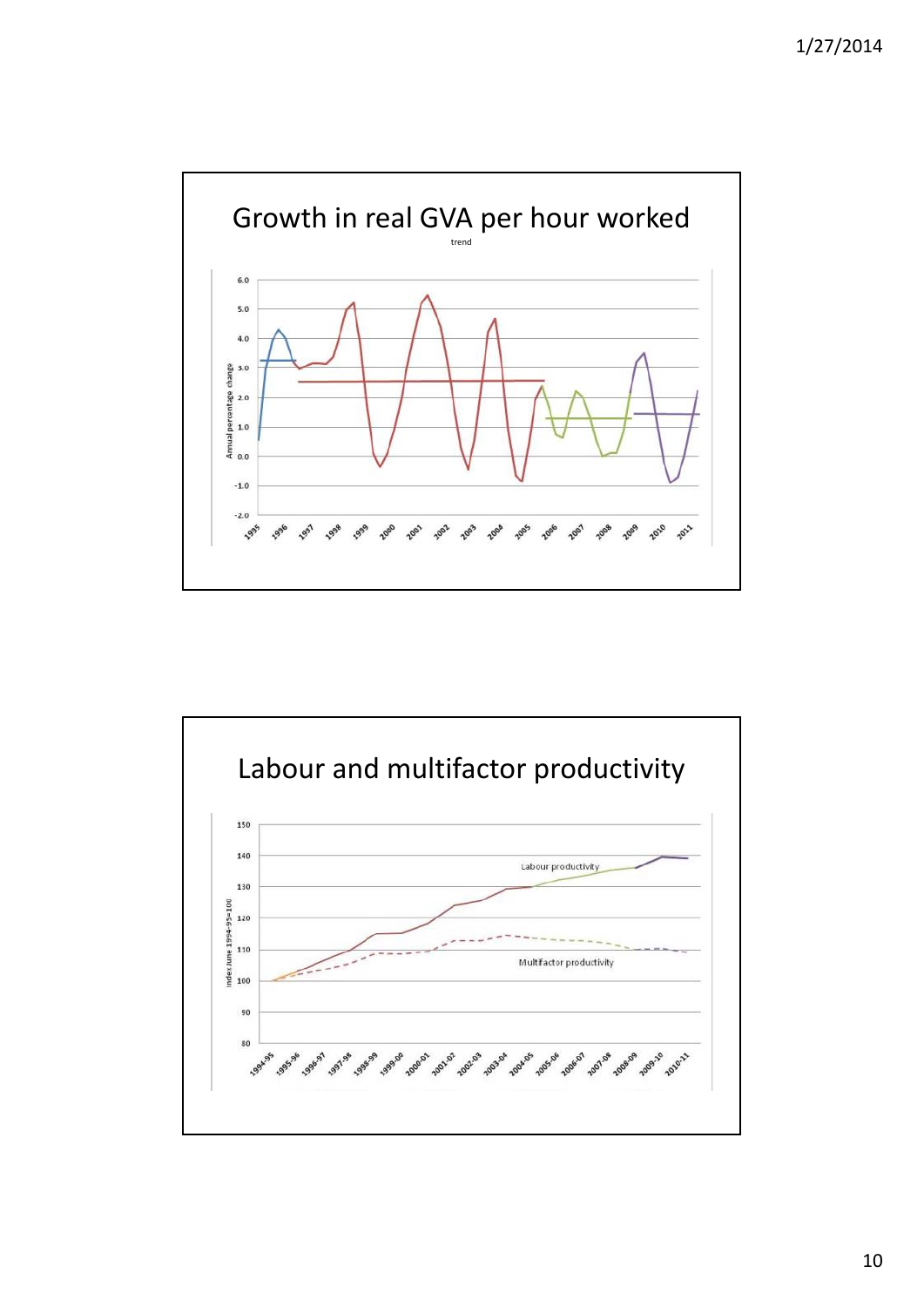

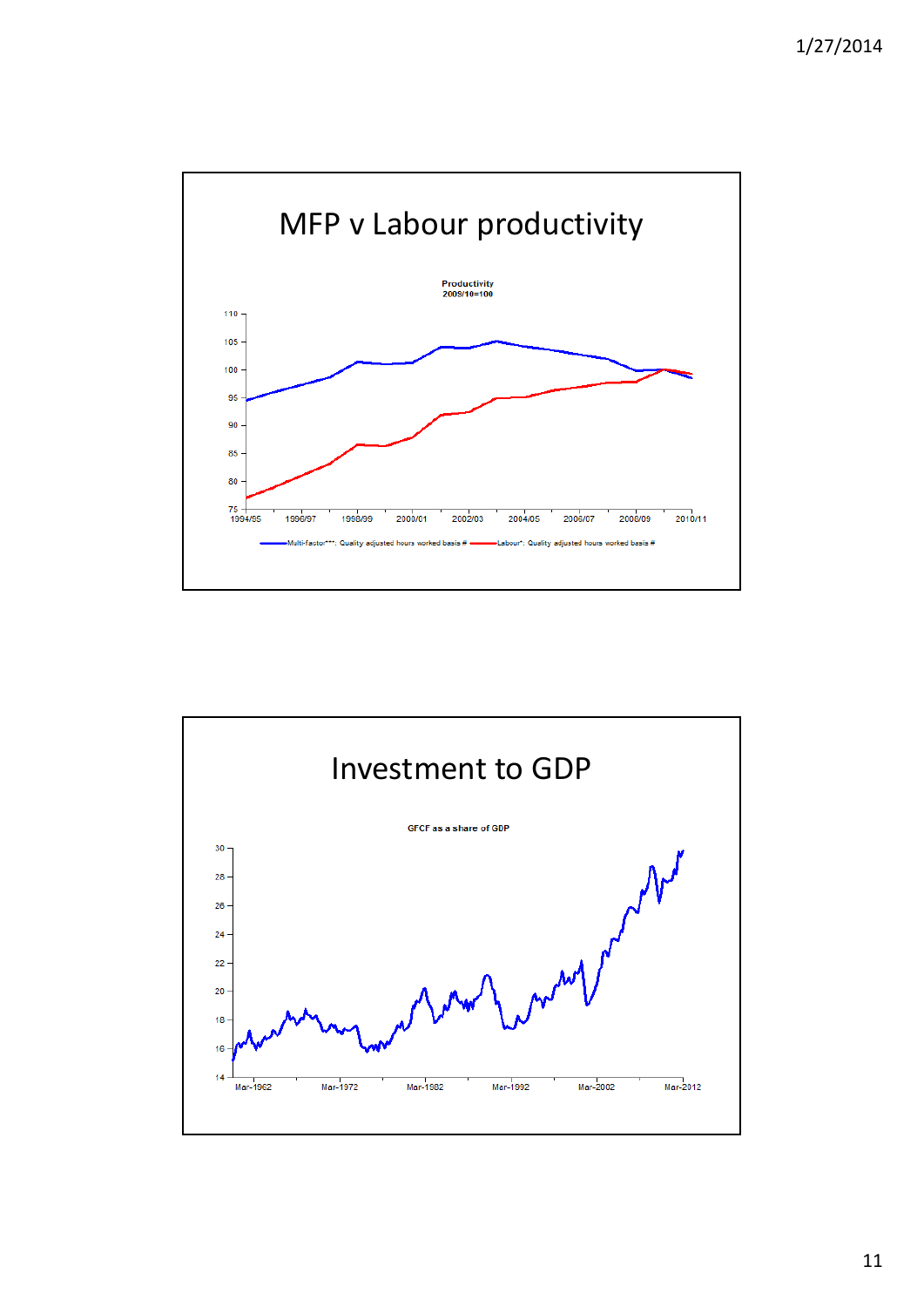



12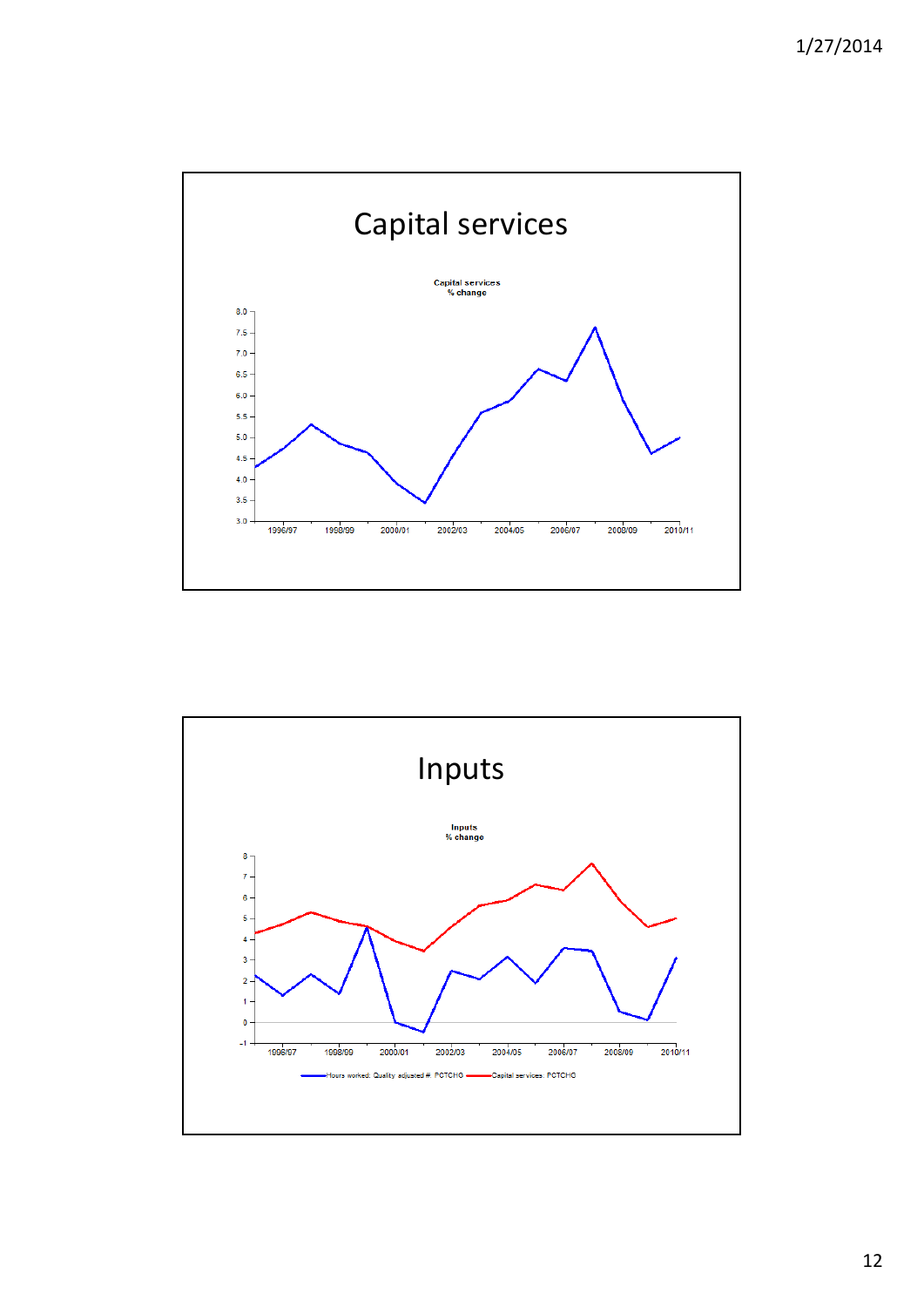

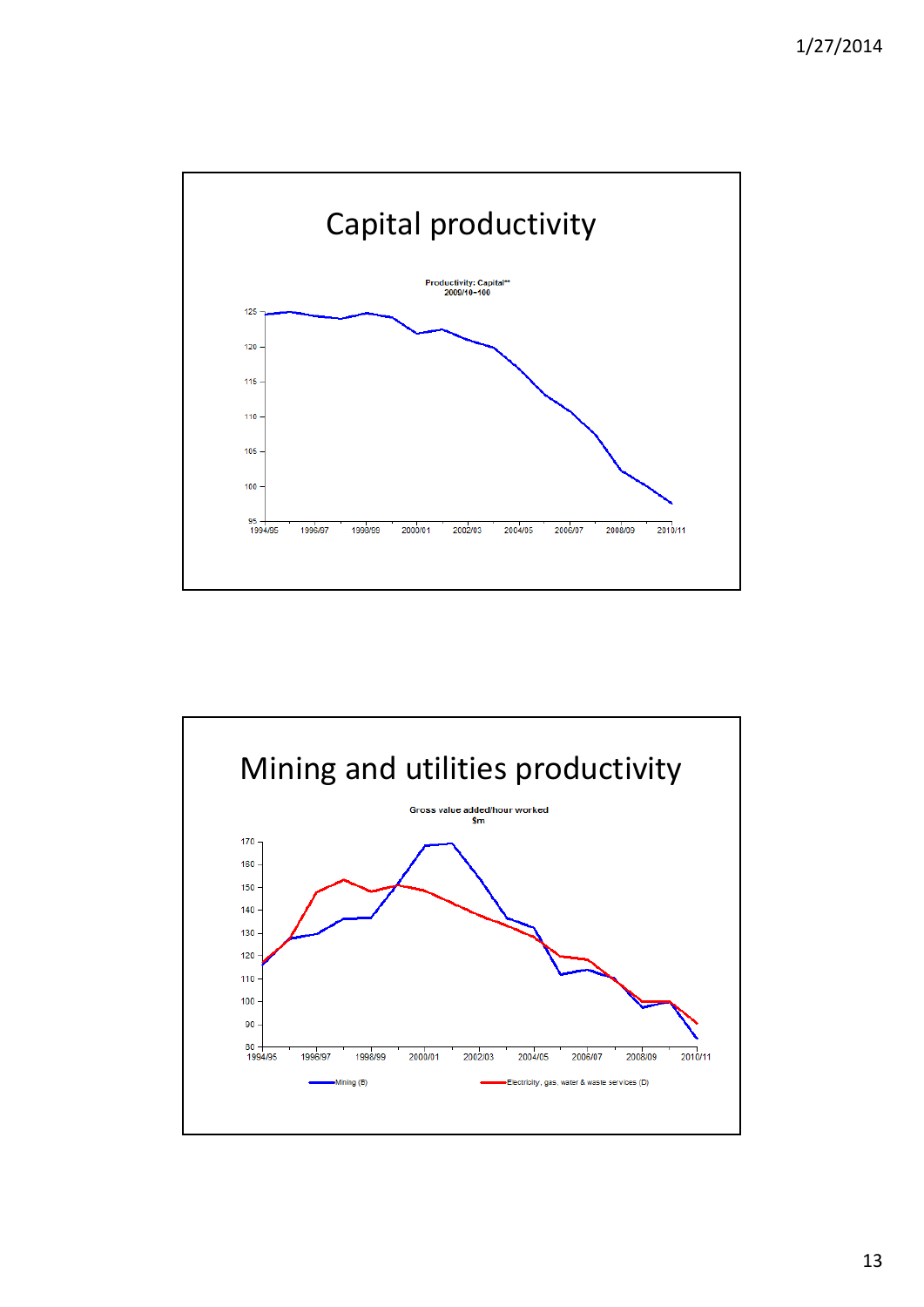

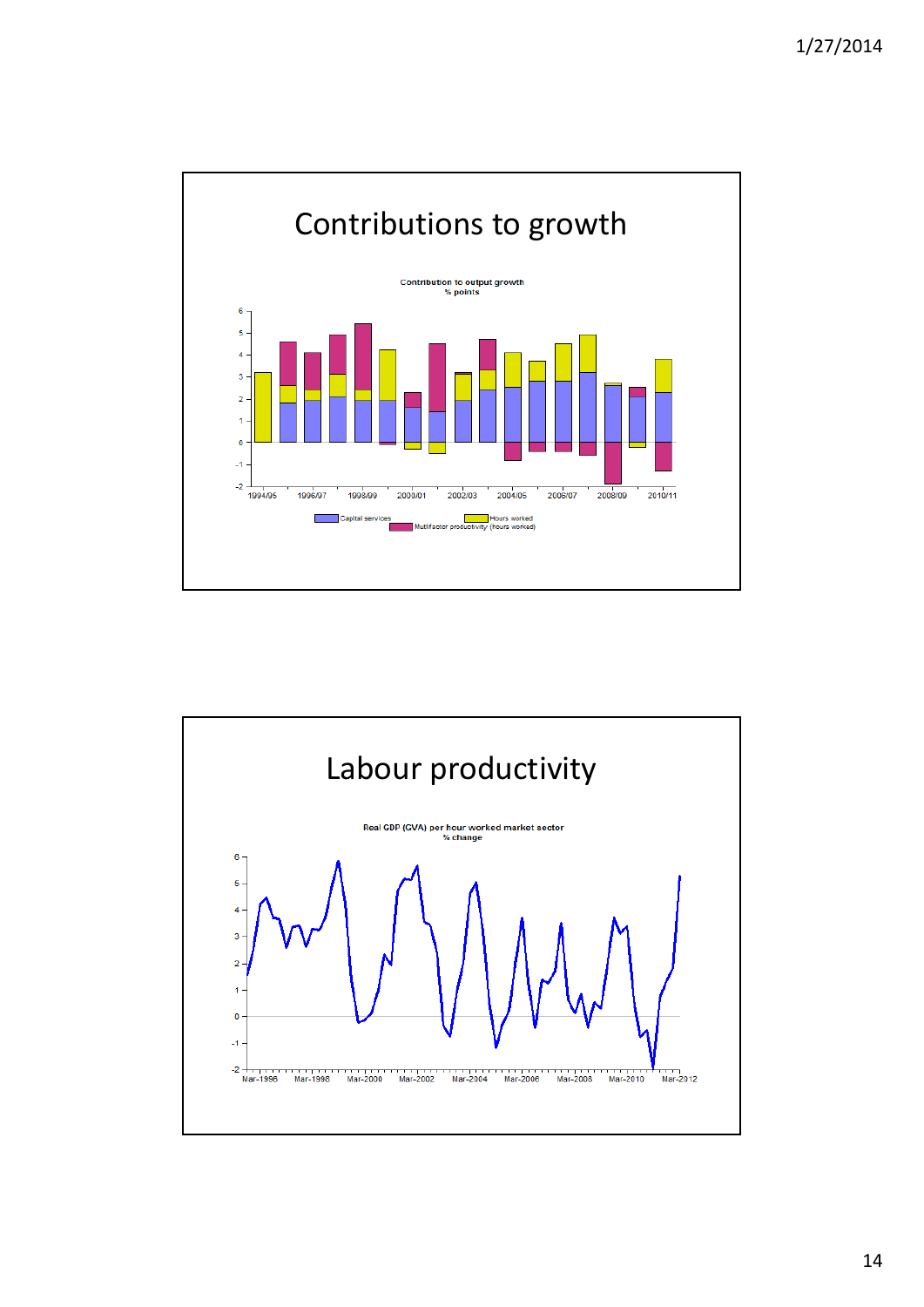

## Contemporary industrial relations and the economy

- All four frameworks since the transition away from arbitration in the early nineties have been congenial to moderate real and nominal wages growth, low consumer price inflation, sustained output growth, rising employment and falling unemployment, and a markedly lower level of strikes than in earlier frameworks
- Productivity has varied between the frameworks, but the variations do not appear related to the framework.
	- Of the four, productivity growth was slowest under Work Choices
	- It was high under both Keating changes, and early years of the Howard changes
- There are some signs that productivity growth is returning to trend